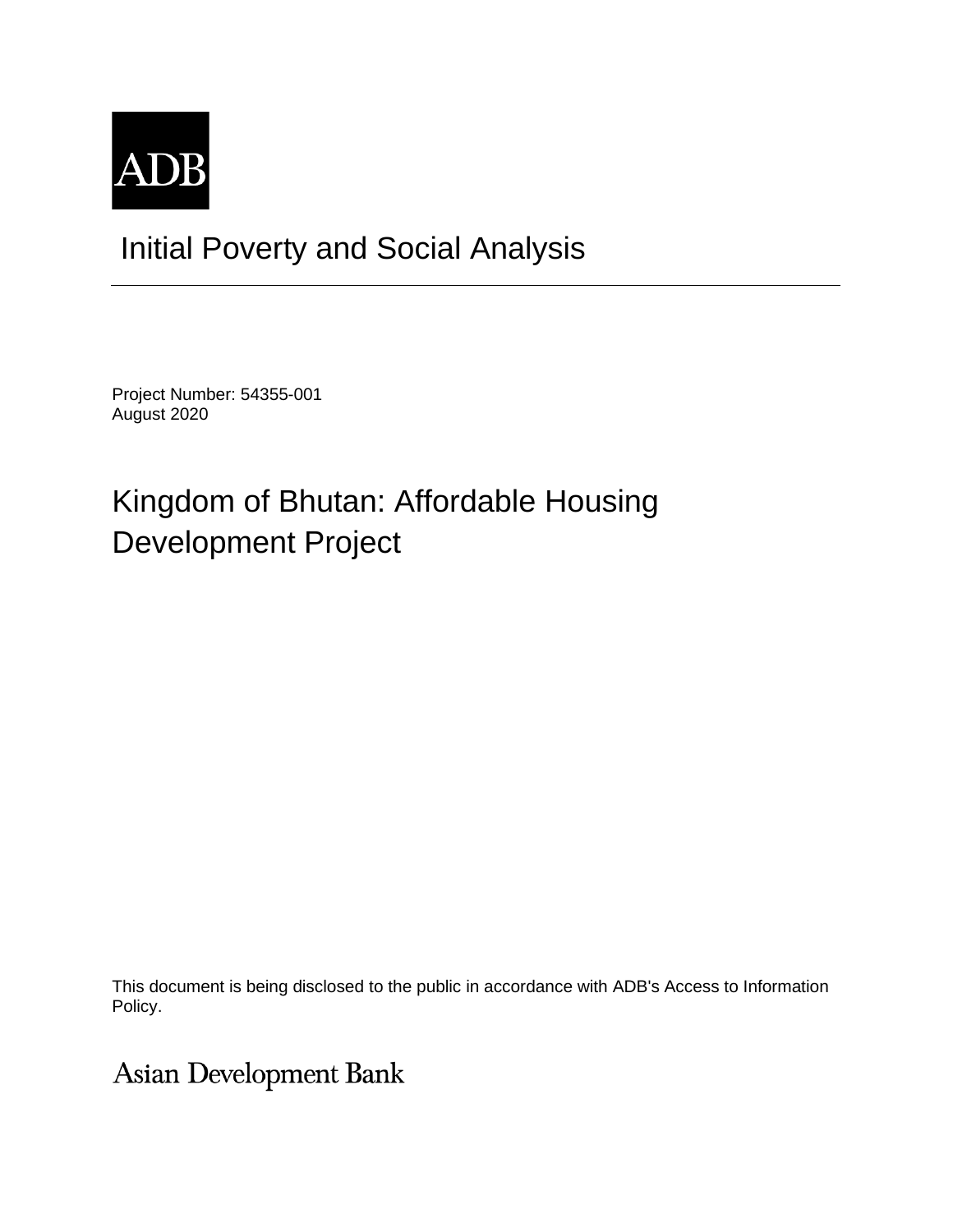## **CURRENCY EQUIVALENTS**

(as of 27 November 2020)

| Currency unit | $\overline{\phantom{m}}$ | Ngultrum (Nu) |
|---------------|--------------------------|---------------|
| Nu1.00        | $=$                      | \$0.0135434   |
| \$1.00        | $=$                      | Nu73.83660    |

## **ABBREVIATIONS**

| <b>ADB</b>   | Asian Development Bank                       |
|--------------|----------------------------------------------|
| <b>ADF</b>   | Asian Development Fund                       |
| COVID-19     | coronavirus disease                          |
| <b>MOWHS</b> | Ministry of Works and Human Settlement       |
| <b>NHDCL</b> | National Housing Development Company Limited |
| <b>NHP</b>   | <b>National Housing Policy</b>               |
| O&M          | operation and maintenance                    |
| <b>PBL</b>   | policy-based loan                            |
| <b>PPP</b>   | public-private partnership                   |
| <b>RMA</b>   | <b>Royal Monetary Authority</b>              |
| <b>SDG</b>   | Sustainable Development Goals                |
| TA           | technical assistance                         |

## **NOTES**

- (i) The fiscal year (FY) of the Government of Bhutan ends on 30 June. "FY" before a calendar year denotes the year in which the fiscal year ends, e.g., FY2020 ends on 30 June 2020.
- (ii) In this report, "\$" refers to United States dollars.

In preparing any country program or strategy, financing any project, or by making any designation of or reference to a particular territory or geographic area in this document, the Asian Development Bank does not intend to make any judgments as to the legal or other status of any territory or area.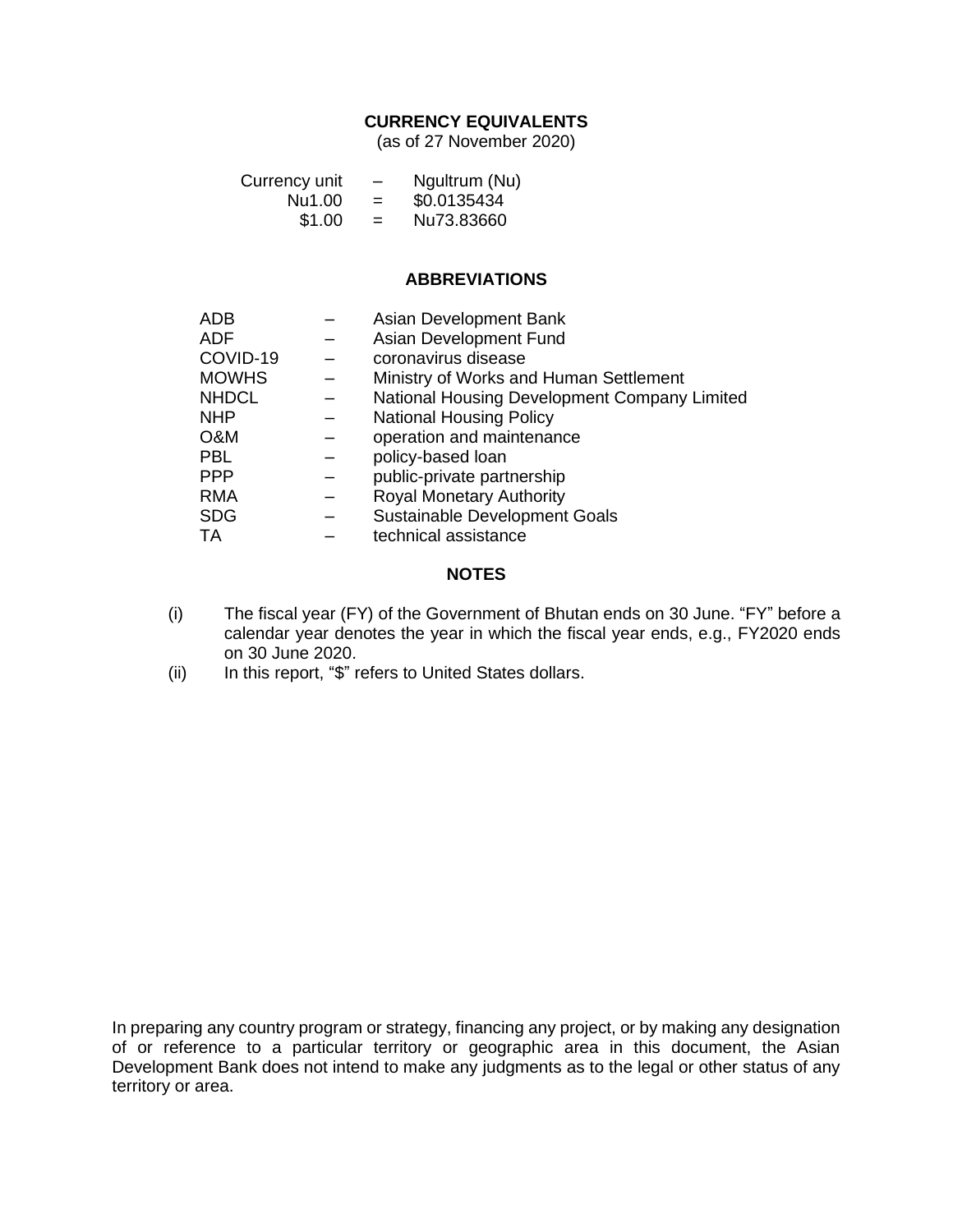|--|

| Country:                                | <b>Bhutan</b> | Project Title:           | Affordable Housing Development Sector<br>Project |
|-----------------------------------------|---------------|--------------------------|--------------------------------------------------|
| Lending/Financing   Sector<br>Modality: |               | Department/<br>Division: | SARD/SAUW                                        |

#### **I. POVERTY IMPACT AND SOCIAL DIMENSIONS**

**A. Links to the National Poverty Reduction Strategy and Country Partnership Strategy** Socioeconomic development of Bhutan is guided by the principles of Gross National Happiness (GNH). The central development concept *Bhutan Vision 2020* is also maximization of GNH, and GNH principles/domains are consistently integrated into Five-Year Plans (FYP). Poverty reduction is consistently a focus in the FYPs as Bhutan was included in the list of least developed countries (LDCs) by the United Nations (the UN). The latest 2018 statistics however indicate that Bhutan is scheduled to graduate from LDCs in 2023 as it has shown consistent improvement in its key indicators of Gross National Income per capita, Economic Vulnerability Index, and Human Asset Index.<sup>a</sup> Sustainable Development Goal (SDG)-1: *No Poverty* was prioritized in the Eleventh FYP (2013-2018) while SDG Goal-1 and Goal-10 are aligned with one of the National Key Results Areas (NKRA) of 'Reducing Poverty and Inequality' under the current Twelfth FYP (2018–2023). With broad policy interventions as well as targeted programs based on GNH/NKRAs that are aligned with all the SDGs, Bhutan was able to reduce poverty to 8.2% in 2017.<sup>b</sup> The poverty rates have been decreasing consistently from 31.7% in 2003 to 23.2% in 2007, 12.0% in 2012, and 8.2% in 2017. Poverty in urban areas is found significantly lower at 0.7% compared to that in rural areas at 11.9%. $c$  One of the main findings of GNH Survey 2015 was that an increase in sufficient level of housing, assets, and income contributes to an increase in GNH. $d$  As per the survey, 31% households have insufficient access to housing while housing loan is the most common debt for households. This is mainly due to increased urbanization (40%) and increasing rate of lifetime migrants to urban areas (40%), leading to overcrowding of existing housing stock while there are a large number of vacant houses ('*gungtong*') in rural areas.<sup>e</sup> Considering this, NKRA-15 under Twelfth FYP focuses on Sustainable Human Settlements. Housing deficit has become a critical issue in urban areas of Bhutan, especially for middle- and lower income groups with close to 58% households staying in rented houses. Promotion of affordable housing stock through public-private-partnership projects is identified as a key focus area under this NKRA. The country operations business plan, 2021–2023 and country partnership strategy, 2019–2023 of the Asian Development Bank for Bhutan are aligned with government's priorities articulated in the Twelfth FYP. To achieve the targets outlined under NKRA-15, the proposed project will develop 1,000 affordable housing units (70% for low-income civil servants and 30% for other low-income and marginalized groups).

#### **B. Poverty Targeting**

General intervention Individual or household (TI-H) Geographic (TI-G) Non-income MDGs (TI-M1, M2) Currently, there is a long waiting list of applicants for government public housing. The proposed project will assist the government through the National Housing Development Corporation Limited (NHDCL), to provide affordable housing for low-income groups and expand affordable housing stock in selected urban areas of Bhutan. This is consistent with the National Housing Policy statement—"that the government shall provide public housing to lowand middle income households" <sup>f</sup> The project will benefit low-income households, including civil servants, industrial workers, sanitation workers (informal settlers), and migrant workers, including women. The project design shall incorporate findings from the baseline household-level survey, which will focus on the households' current access to housing and infrastructure, fiscal environment, vulnerability, affordability to own and/or rent a house in the project area, and willingness to rent and/or buy government housing.

#### **C. Poverty and Social Analysis**

**1. Key issues and potential beneficiaries.** For Bhutan, poverty headcount ratio at \$1.90 a day (2011 purchasing power parity) was 1.5% in 2017. Though quantitative housing deficit in Bhutan is negligible, majority of the households are currently unable to find affordable owned/rental units. It is estimated that current rents are more than 30% of the household income, which is a globally acceptable standard. With demographic shifts, there is a huge demand for affordable housing in urban areas of Bhutan. However, the sector is facing challenges like availability of land, high cost of imported building materials, skilled labor, and alternative financing mechanisms especially for the poor who lack credit history, among others, which further pushes the overall housing cost beyond affordable limits. Performance audits undertaken for housing development in 2018 for various agencies including NHDCL suggest that so far. NHDCL has created only 2,073 housing units against the 28,973 civil servants <sup>g</sup> Though some civil servants receive house rent allowance, it is inadequate to cover rents. A recent study in Thimphu reveals that rent comprises 42% of household income. The proposed project will add affordable housing stock of 1,000 units.

**2. Impact channels and expected systemic changes.** The project will benefit low-income civil servants as well as industrial workers in improving their access to adequate, safe, and affordable housing and in turn will substantially improve overall quality of life. The project will offer disaster-resilient technologies along with energy efficient design features. The affordable housing units and common facilities will be constructed in proximity of education and health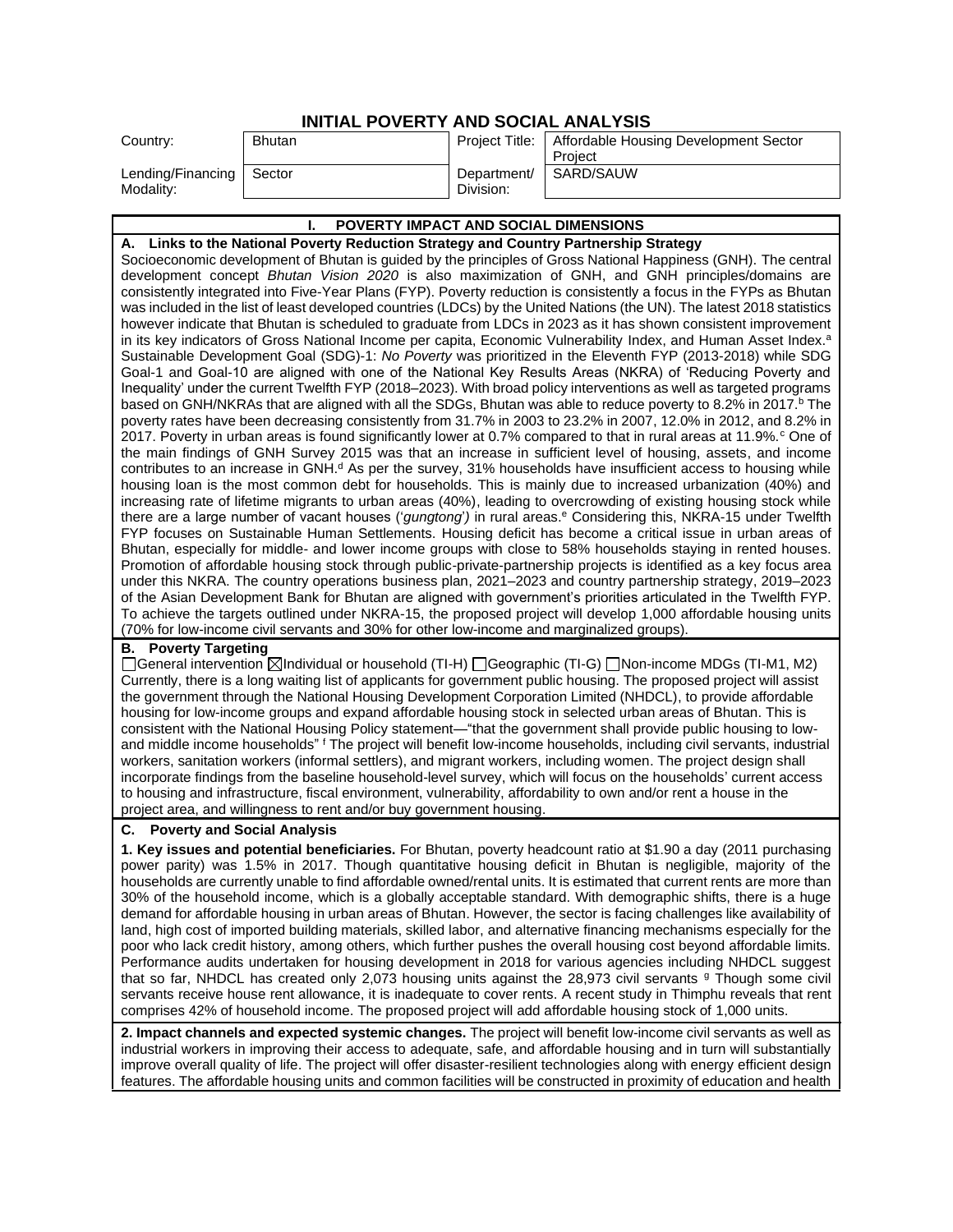services, markets, and workplaces, and are expected to help create healthy and socially inclusive living environment for the low-income households.

**3. Focus of (and resources allocated in) the transaction TA or due diligence.** At present, affordable housing stock created by NHDCL or other government entities in Bhutan is supply driven. Extensive consultations and primary surveys will be conducted to understand the housing requirements of the targeted beneficiaries. Consultations and surveys will include low-income, elderly, women, disabled, youth, and marginalized populations, to integrate their needs into project design. Innovative mechanisms that can be institutionalized across the country for operation and maintenance will be explored. Disaster and climate resilience consideration will be integrated and creation of a sector housing data information system supported.

**4. Specific analysis for policy-based lending.** Not Applicable

#### **II. GENDER AND DEVELOPMENT**

**1. What are the key gender issues in the sector and/or subsector that are likely to be relevant to this project or program?** The most cited reason for migration in Bhutan is 'family move.' As per the census 2017 (footnote d), about 39% of female are lifetime migrants against the 41% of male. This indicates the demand for affordable housing stock for families. Women are the key players for household management and the project will ensure adequate and meaningful consultations with women including women civil servants. Domestic violence is another issue with 68.7% of women (age 15-49 years) believing that their husband or partner has a right to beat them h There is a possibility of an increase in domestic violence resulting from economic pressure at the household-level due to coronavirus disease (COVID-19) pandemic <sup>i</sup> Consultations will also focus on migration challenges for the women and how their knowledge/skills can be channeled in the housing environments by establishing linkages with community centers, civil society organizations, and women's groups.

**2. Does the proposed project or program have the potential to contribute to the promotion of gender equity and/or empowerment of women by providing women's access to and use of opportunities, services, resources, assets, and participation in decision making?**  $\boxtimes$  Yes  $\Box$  No

The gender action plan (GAP) will focus on ensuring equitable benefits to women and providing safe environment. Targeted women civil servant beneficiaries will be given priority at all stages of the project. The project will establish integrated facilities in housing colonies consisting of women and children's center including a shelter home for victims of gender based violence, crèche and cafeteria and counseling facility and these facilities are expected to play a critical role in catering welfare services to women and children within and in the vicinity of the housing colonies NDHCL staff and other key stakeholders will be trained for gender mainstreaming and GAP implementation.

**3. Could the proposed project have an adverse impact on women and/or girls or widen gender inequality?**

 $\Box$  Yes  $\boxtimes$  No It is not envisaged that the project would have an adverse impact on women and/or girls.

## **4. Indicate the intended gender mainstreaming category:**

 $\Box$  GEN (gender equity)  $\Box$  EGM (effective gender mainstreaming) SGE (some gender elements)  $\Box$  NGE (no gender elements)

#### **III. PARTICIPATION AND EMPOWERMENT**

**1. Who are the main stakeholders of the project, including beneficiaries and negatively affected people? Identify how they will participate in the project design.** The main stakeholders include project beneficiaries and affected persons, representatives of government agencies, and private entities responsible for project design, implementation, monitoring and evaluation (e.g., consultants and contractors), and housing finance institutions. A consultation and participation plan will be developed to engage with stakeholders at different phases of the project.

**2. How can the project contribute (in a systemic way) to engaging and empowering stakeholders and beneficiaries, particularly, the poor, vulnerable, and excluded groups? What issues in the project design require participation of the poor and excluded?** Stakeholder analysis will be undertaken to address issues and ensure project benefits to vulnerable people. Opportunities for engagement with civil society organizations (CSOs) and nongovernment organizations (NGOs) for awareness campaigns and management of integrated service centers and livelihood will be explored to engage and empower low-income groups. CSOs representing the disabled, women, youth, elderly and other marginalized groups, will be consulted on project design.

**3. What are the key, active, and relevant CSOs in the project area? What is the level of civil society organization participation in the project design?**  $\boxtimes$  Information generation and sharing (Medium)  $\boxtimes$ Consultation (Medium)  $\boxtimes$  Collaboration (Low)  $\Box$  Partnership (NA)

Currently, participation of CSOs in developing affordable housing units is low. Participation of CSOs working on urban development (such as Gross National Happiness Center), and with women and vulnerable, will be explored. The project will also explore avenues to collaborate with microfinance institutions for low-income housing finance.

#### **4. Are there issues during project design for which participation of the poor and excluded is important?**  What are they and how should they be addressed?  $\boxtimes$  Yes  $\Box$  No

Participation of CSOs, and the poor and the vulnerable throughout project planning and implementation is essential for effective design and implementation and will be ensured through continuous consultations and collaboration. Separate and adequate funds will be allocated under the project for such activities and project arrangements will